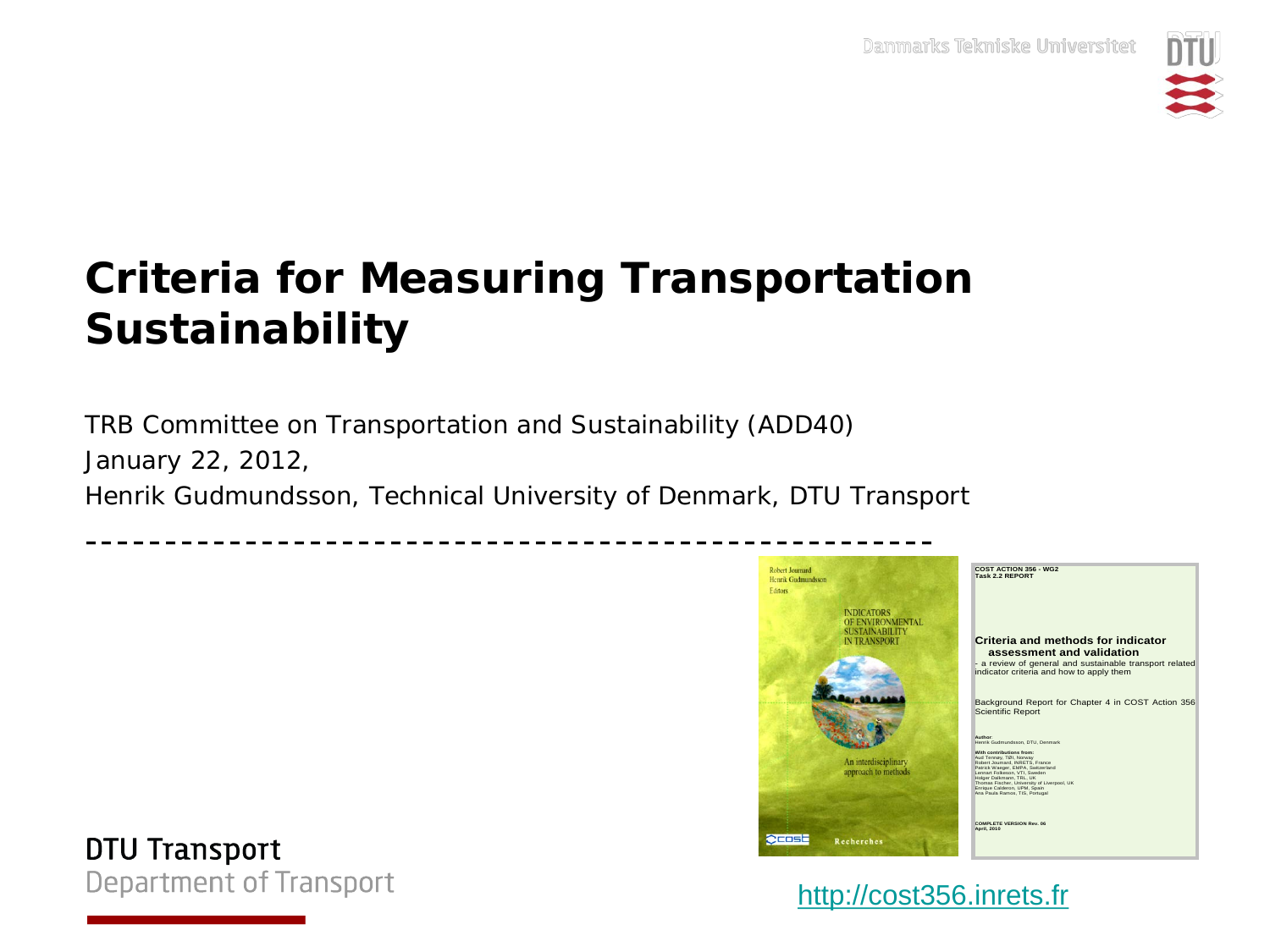## **Overview**

- Sustainability in transportation is **difficult to measure, indicators** are necessary tools to monitor and manage it
- There are numerous potential indicators of varying relevance and quality; **Criteria** for selection of indicators are needed
- Criteria can apply to the **general framework level** for measurement as well as to **individual indicators**
- The specific indicators that are most important will depend on the particular **context for** and **application of** indicators of transportation sustainability
- Would it be possible and useful to define an **application dependent indicator validation procedure** for transportation sustainability?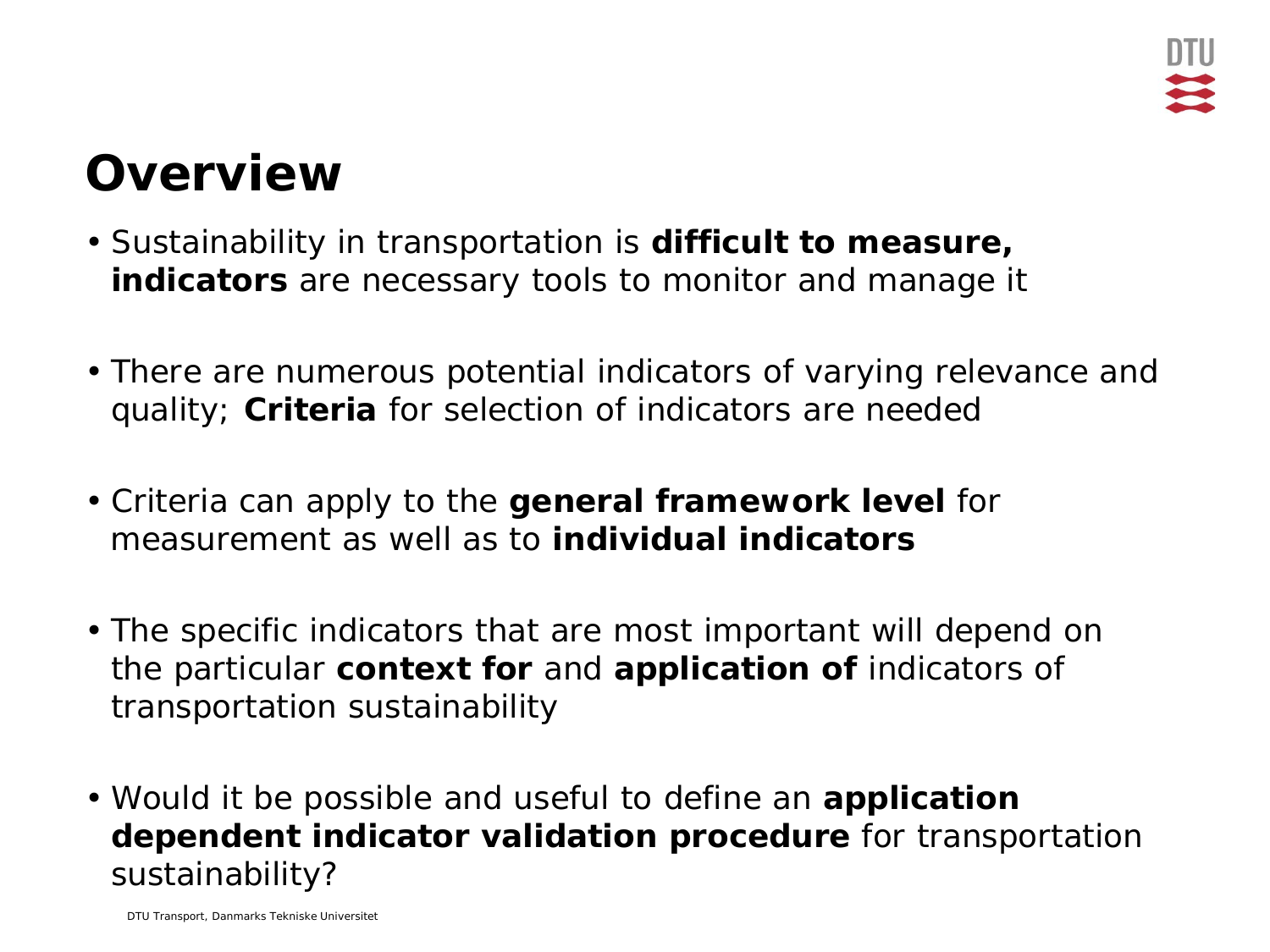

### **Dimensions of Sustainable Development**

|                         | <b>ECONOMIC</b><br><b>DIMENSION</b>                                                             | <b>SOCIAL</b><br><b>DIMENSION</b>                                               | <b>ENVIRONMENT</b><br><b>DIMENSION</b>                              |  |  |  |
|-------------------------|-------------------------------------------------------------------------------------------------|---------------------------------------------------------------------------------|---------------------------------------------------------------------|--|--|--|
| <b>PRESENT</b>          | .Income for the<br>present generation                                                           | • Human<br>development for the<br>present gereation                             | •Environmental<br>quality for the<br>present generation             |  |  |  |
| equity<br><b>FUTURE</b> | $\bullet$ Income<br>opportunities for<br>future generations<br>(capital and resource<br>assets) | • Conditions for social<br>stability and human<br>development for the<br>future | •Nature's life-support<br>(Ecosystems,<br>Climate,<br>Biodiversity) |  |  |  |
|                         | <b>INSTITUTIONAL DIMENSION</b>                                                                  |                                                                                 |                                                                     |  |  |  |
|                         | •Integrated decision making<br>•Participation of affected groups                                |                                                                                 |                                                                     |  |  |  |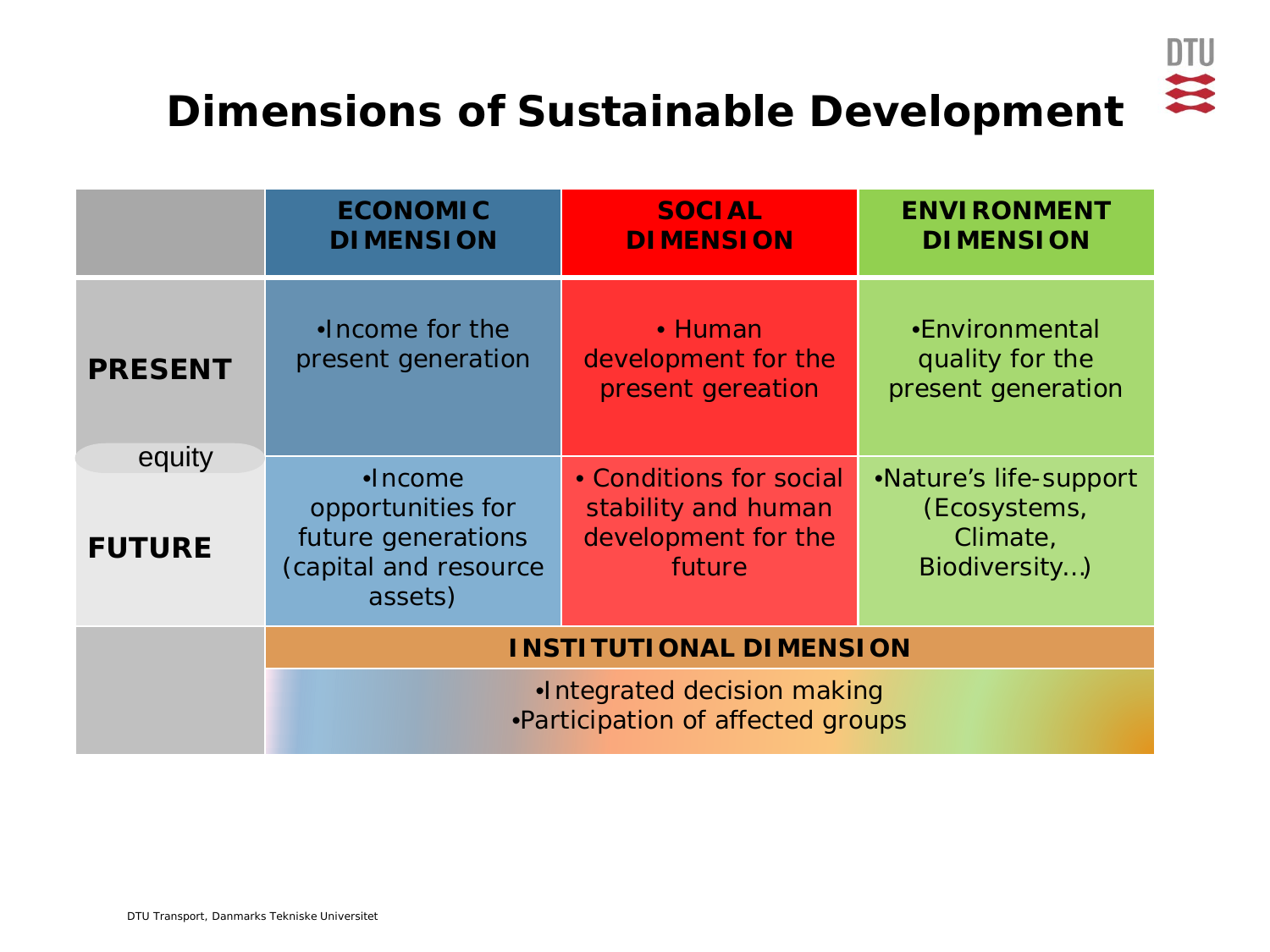#### **Impacts associated with transportation (tentative)**



|                         | <b>ECONOMIC</b><br><b>DIMENSION</b>                                                                                                                                                                                                                                                                                                 | <b>SOCIAL</b><br><b>DIMENSION</b>                                                                                                                                         | <b>ENVIRONMENT</b><br><b>DIMENSION</b>                                                                                                                  |  |  |
|-------------------------|-------------------------------------------------------------------------------------------------------------------------------------------------------------------------------------------------------------------------------------------------------------------------------------------------------------------------------------|---------------------------------------------------------------------------------------------------------------------------------------------------------------------------|---------------------------------------------------------------------------------------------------------------------------------------------------------|--|--|
| <b>PRESENT</b>          | •Transportation<br>contributions to income<br>and productivity<br>• Transportation costs<br>(time and money)<br>• Costs associated with<br>congestion and accidents<br>•Maintenance costs                                                                                                                                           | • Accessibility; Mobility<br>• Livebility<br>• Accidents<br>. Mobility barriers for the<br>disadvantaged<br>· Health effects (other<br>than env related and<br>accidents) | •Air quality effects on<br>health<br>•Air pollution effects on<br>vegeation<br>• Noise effects<br>• Light pollution<br>• Waste production               |  |  |
| equity<br><b>FUTURE</b> | • Construction costs and<br>value of transportation<br>assests<br>• Use of non-renewable<br>resources and energy                                                                                                                                                                                                                    | • Connectivity<br>· Effests on cultural<br>heritage                                                                                                                       | • Climate Change<br>• Damage to ecosystems<br>• Fragmentation of<br>habitats<br>• Release of toxic<br>substances<br>.Introduction of invasive<br>spcies |  |  |
|                         | <b>INSTITUTIONAL DIMENSION</b>                                                                                                                                                                                                                                                                                                      |                                                                                                                                                                           |                                                                                                                                                         |  |  |
|                         | • Transportation/land use integration<br>• Multi-modal planning<br>• interacency coordination<br><b>Designations</b> in the contract of the product of the contract of the contract of the contract of the contract of the contract of the contract of the contract of the contract of the contract of the contract of the contract |                                                                                                                                                                           |                                                                                                                                                         |  |  |

•Participatory planning; Partnershups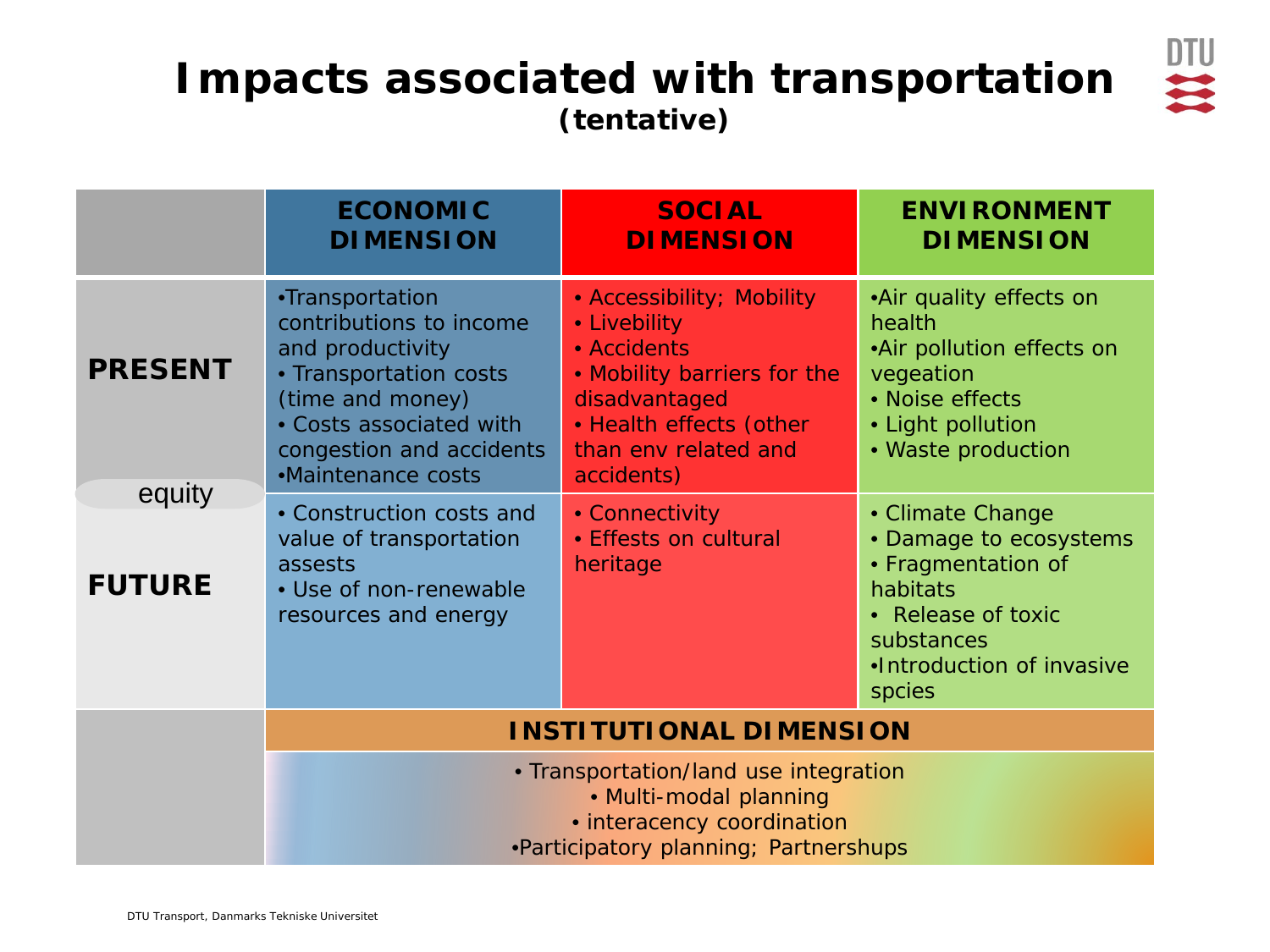## **System interactions**

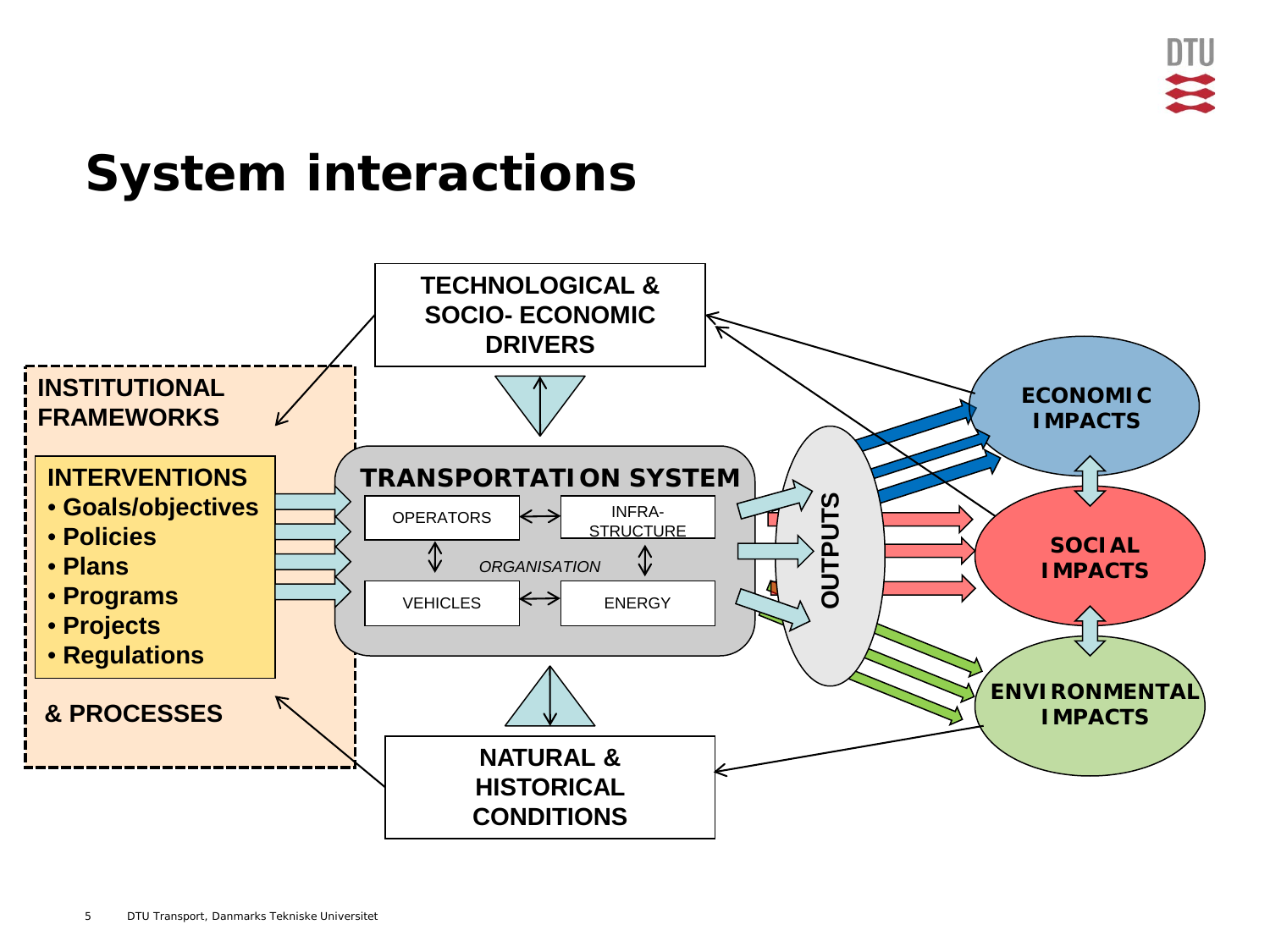## **Frameworks**

- "No single measure is a sustainability measure, but a set of measures is required" > frameworks
- The framework (not the individual indicator) is really the level for composing a set of indicators for measuring transportation sustainability
- "….frameworks are the conceptual and procedural constructs that assimilate, process and give meaning to information" (Assmuth and Hilden 2008)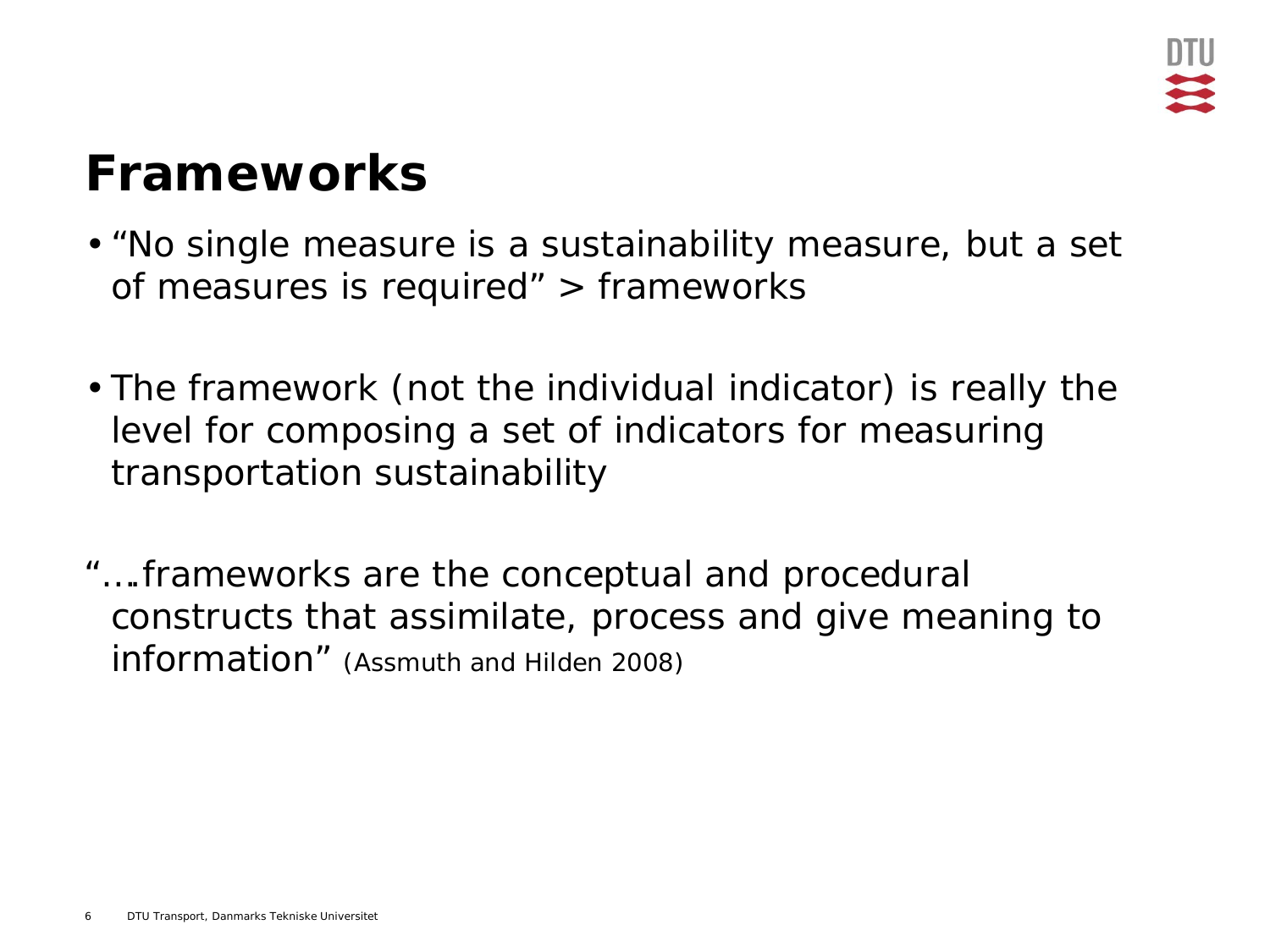## **Dimensions of indicator frameworks**

- **Conceptual** dimension: *What to measure*  (which impacts, system boundary, system interactions…)
- **Intentional** dimension: *Why to measure*? (which purpose, function, users)
- **Procedural** dimension: *How to measure*? (which indicators,measurement methods, reporting formats)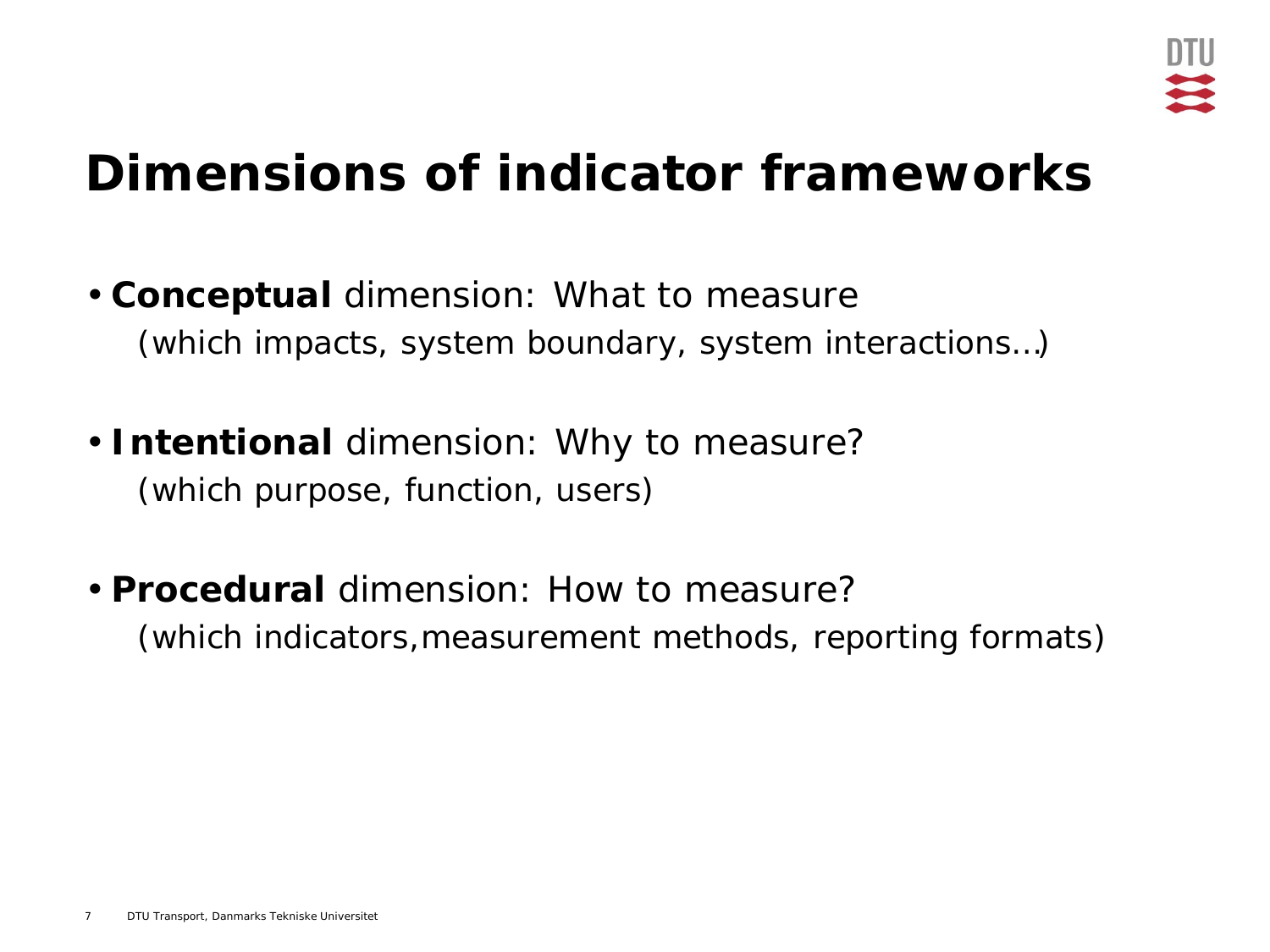

### **An effective framework for sustainable transport strategies…**

- Includes a comprehensive understanding of sustainability
- Has a good connection to the goals and objectives of an agency
- Supports vertical and horizontal integration in the agency
- Captures the interactions among variables
- Reflects stakeholder perspectives
- Considers the capabilities and constraints of an agency, and
- Is flexible to foster self-learning (Source: Pei et al 2010)
- Sustainability dimensions?
- Understanding of system interactions?
- More detailed purpose and application criteria?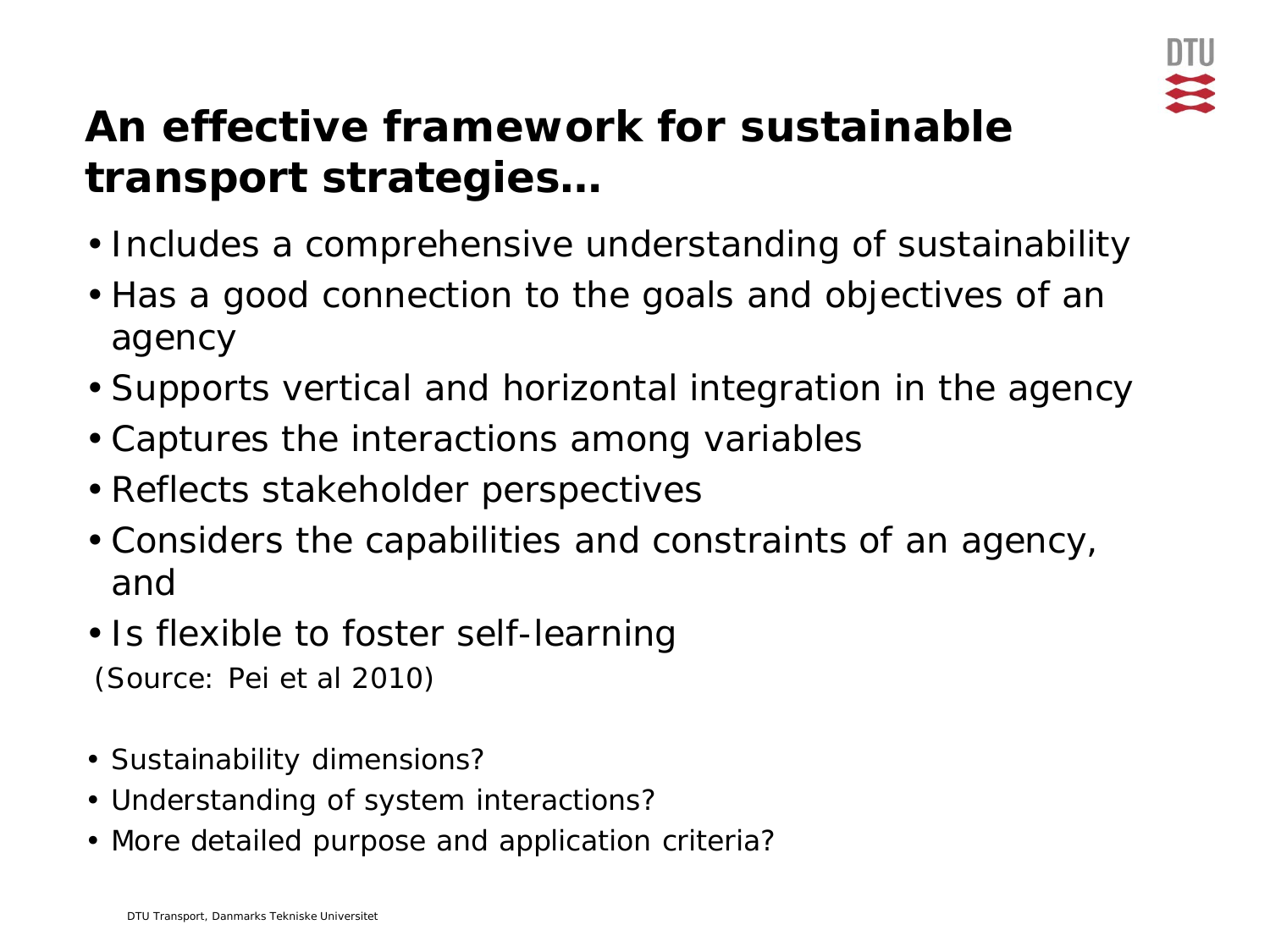

"Indicator selection is rarely documented in practice, hence indicator lists are often applied with no or only not transparent justification"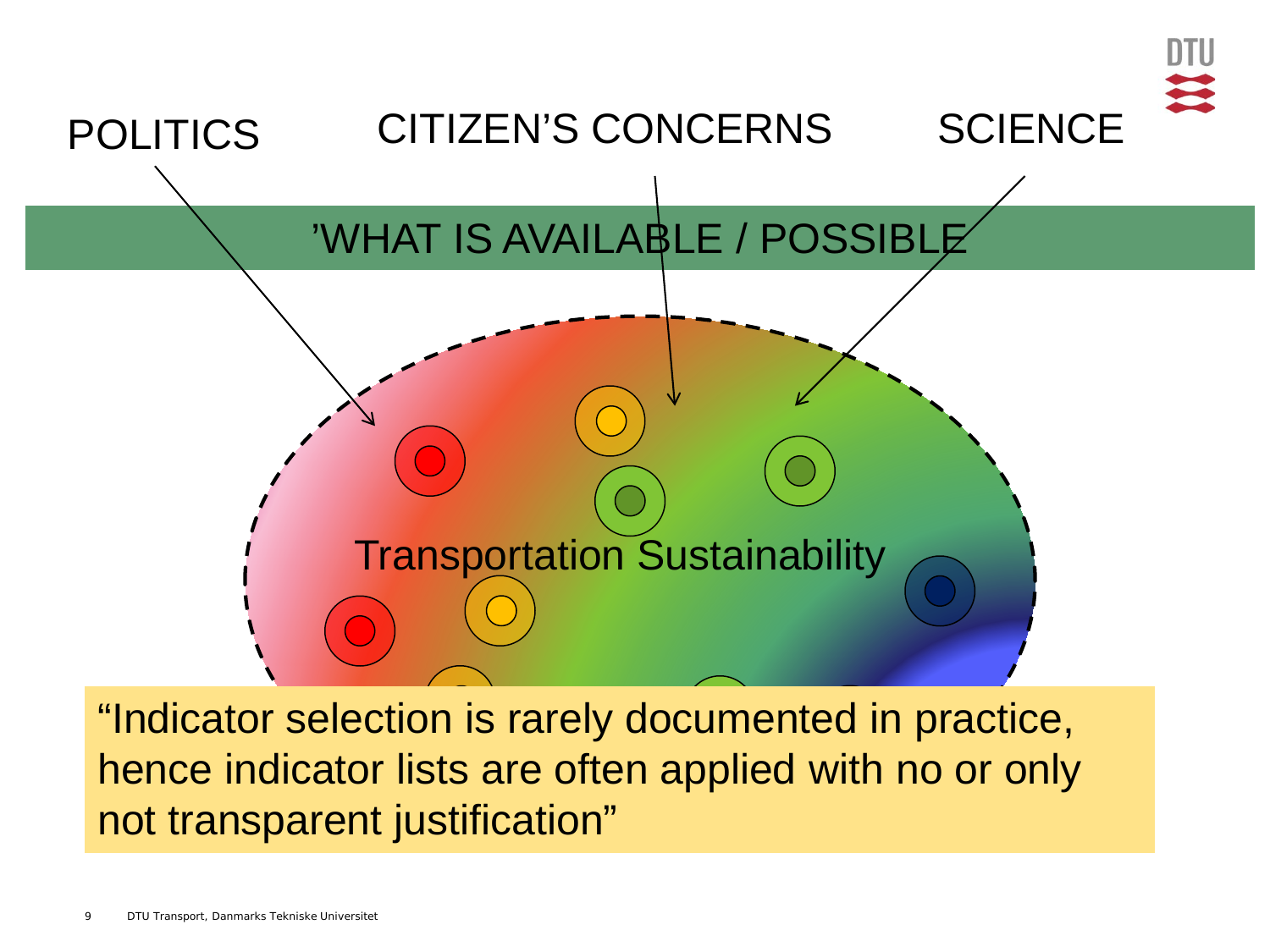### **Criteria for individual indicators**

- Broad literature review of indicator selection criteria and procedures COST 356 (environment, ecology, health, sustainability transportation, natural resources…)
- Broadly similar types of criteria specified across areas, including sustainability of transportation (up to 34 in one reference)
- No uniform idea about how to categorize criteria (i.e what does a particular criterion help to accomplish?)
- Lacking definitions of criteria
- Many overlaps among criteria
- Limited guidance on how to select, and apply criteria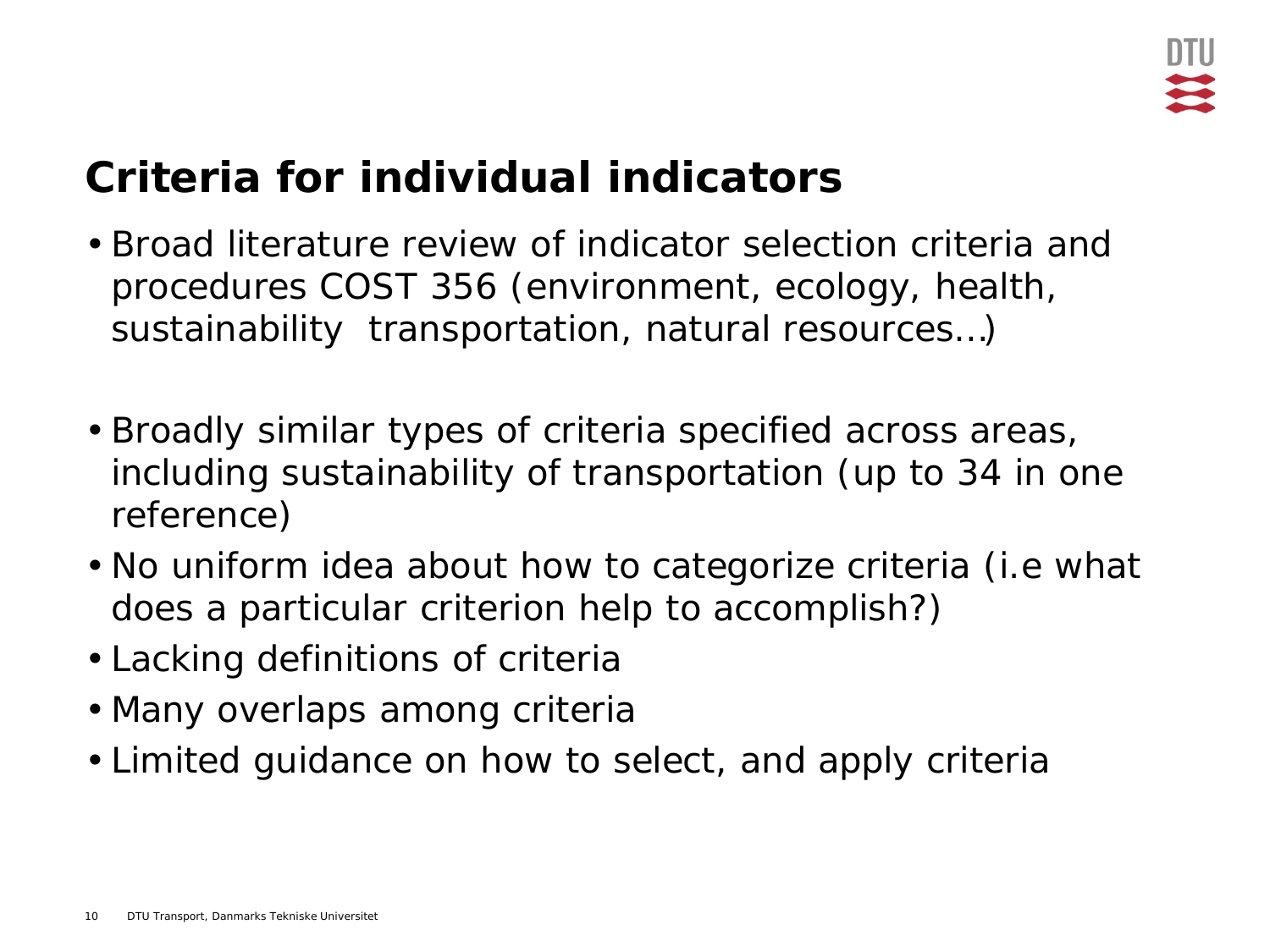| <b>NCHOD 2005</b>                                                                                                                                                                                                                   | Niemeijer & de Groot                                                                                                                                                                                                                                       | Jackson et al 2000                                                                                                                                                                                                        | <b>OECD 2003</b>                                                                                                                       |
|-------------------------------------------------------------------------------------------------------------------------------------------------------------------------------------------------------------------------------------|------------------------------------------------------------------------------------------------------------------------------------------------------------------------------------------------------------------------------------------------------------|---------------------------------------------------------------------------------------------------------------------------------------------------------------------------------------------------------------------------|----------------------------------------------------------------------------------------------------------------------------------------|
| (Clinical Health)                                                                                                                                                                                                                   | 2008 (environment)                                                                                                                                                                                                                                         | (ecosystems)                                                                                                                                                                                                              | (env. policy)                                                                                                                          |
| <b>Scientific criteria</b>                                                                                                                                                                                                          | <b>Scientific dimension</b>                                                                                                                                                                                                                                | <b>Conceptual Relevance</b>                                                                                                                                                                                               | <b>Analytically sound</b>                                                                                                              |
| • Explicit definition<br>• Indicator validity<br>• Scientific soundness                                                                                                                                                             | • General importance<br>• Credible<br>• Analytically soundness<br>• Integrative                                                                                                                                                                            | • Relevance to the<br>Assessment<br>• Relevance to Ecological<br><b>Function</b>                                                                                                                                          | • Theoretically well founded<br>Based on international<br>standards and consensus<br>• Linkable to economic<br>models, forecasting etc |
| <b>Policy Criteria</b>                                                                                                                                                                                                              | <b>Policy and management</b>                                                                                                                                                                                                                               | <b>Feasibility of</b><br>Implementation                                                                                                                                                                                   | <b>Policy relevant and useful</b>                                                                                                      |
| • Policy relevance<br>• Actionability<br>• Perverse incentives                                                                                                                                                                      | • Relevance<br>• Comprehensible<br>• International compatibility<br>• Linkable to societal<br>dimension<br>• Links with management<br>• Progress towards targets<br>• Quantified<br>• Relevance<br>• Spatial and temporal<br>• Thresholds<br>• User-driven | • Data Collection Methods<br>• Logistics<br>• Information Management<br>• Quality Assurance                                                                                                                               | • Representative<br>Simple, easy to interpret<br>Responsive<br>International comparison<br>Threshold or reference<br>value             |
| Methodological criteria                                                                                                                                                                                                             | <b>Systemic dimension</b>                                                                                                                                                                                                                                  | <b>Response Variability</b>                                                                                                                                                                                               | <b>Measurable</b>                                                                                                                      |
| • Explicit methodology<br>• Attributability<br>• Timeliness<br>• Frequency<br>• Sensitivity to change<br>• Confounding<br>• Acceptability<br>• Measurability<br>• Cost-effectiveness<br>• Fxplicit methodology Tekniske Uriversitet | • Anticipatory<br>• Predictable<br>Robustness<br>$\bullet$<br>Sensitive to stresses<br>• Space-bound<br>Time-bound<br>• Uncertainty about level                                                                                                            | • Estimation of<br><b>Measurement Error</b><br>• Temporal Variability -<br><b>Within Season</b><br>• Temporal Variability -<br><b>Across Years</b><br><b>Spatial Variability</b><br>$\bullet$<br>• Discriminatory Ability | • Available at reasonable<br>cost/<br>Documentation<br>$\bullet$<br>Updated/reliable<br>procedures                                     |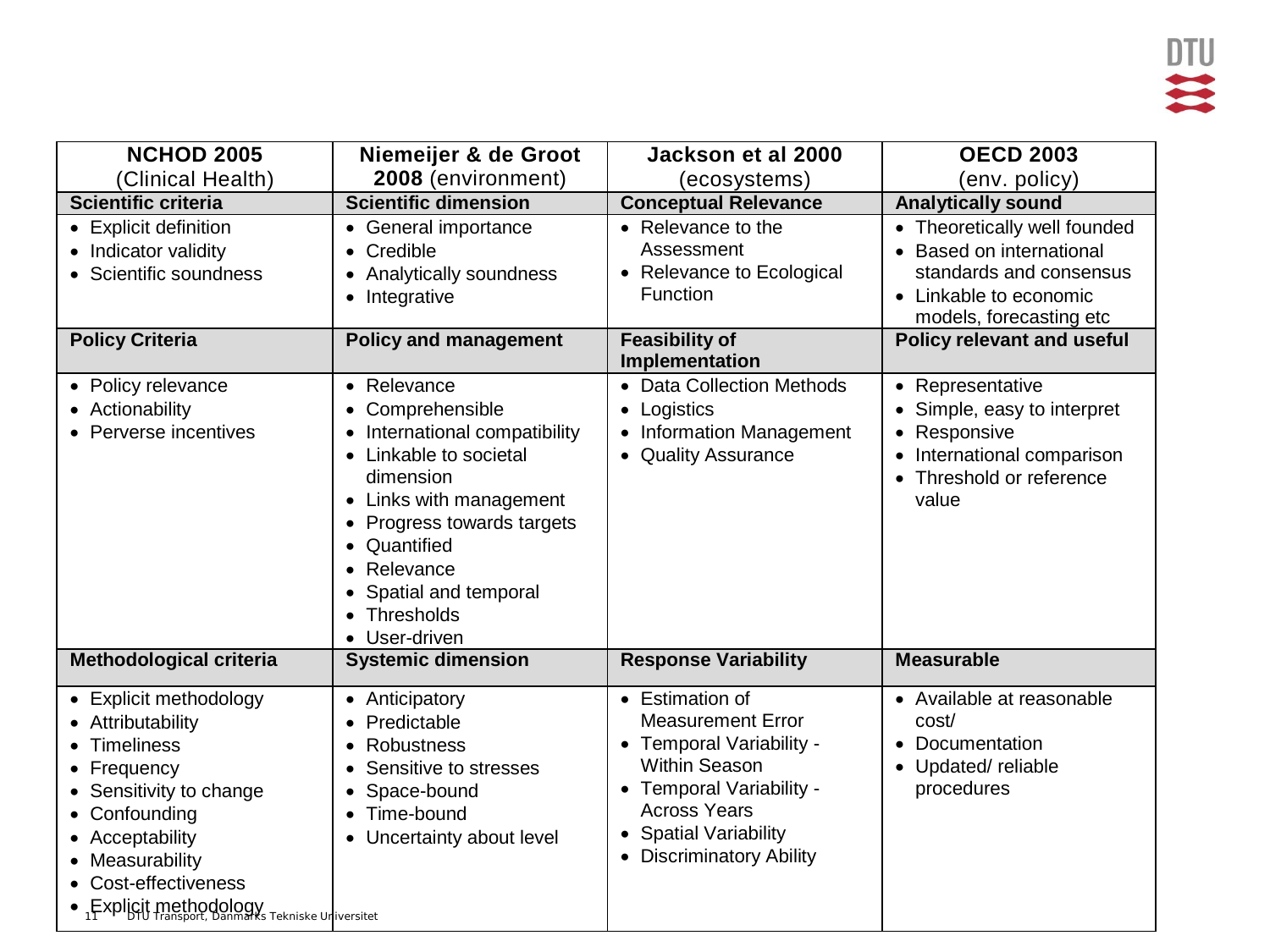## 10 criteria in three categories

**Representation** related criteria: Indicators assessed with regard to their accurate representation of an impact (as accurate as possible and necessary)

**Operation** related criteria: Indicators assessed with regard to how operational they are for practical assessment and continued monitoring

**Intervention** related criteria: Indicators assessed for their pertinence to and usefulness for policy and management decision making applications



| <b>Intervention</b> |
|---------------------|
| Transparency        |
| Interpretability    |
| Target relevance    |
| Actionability       |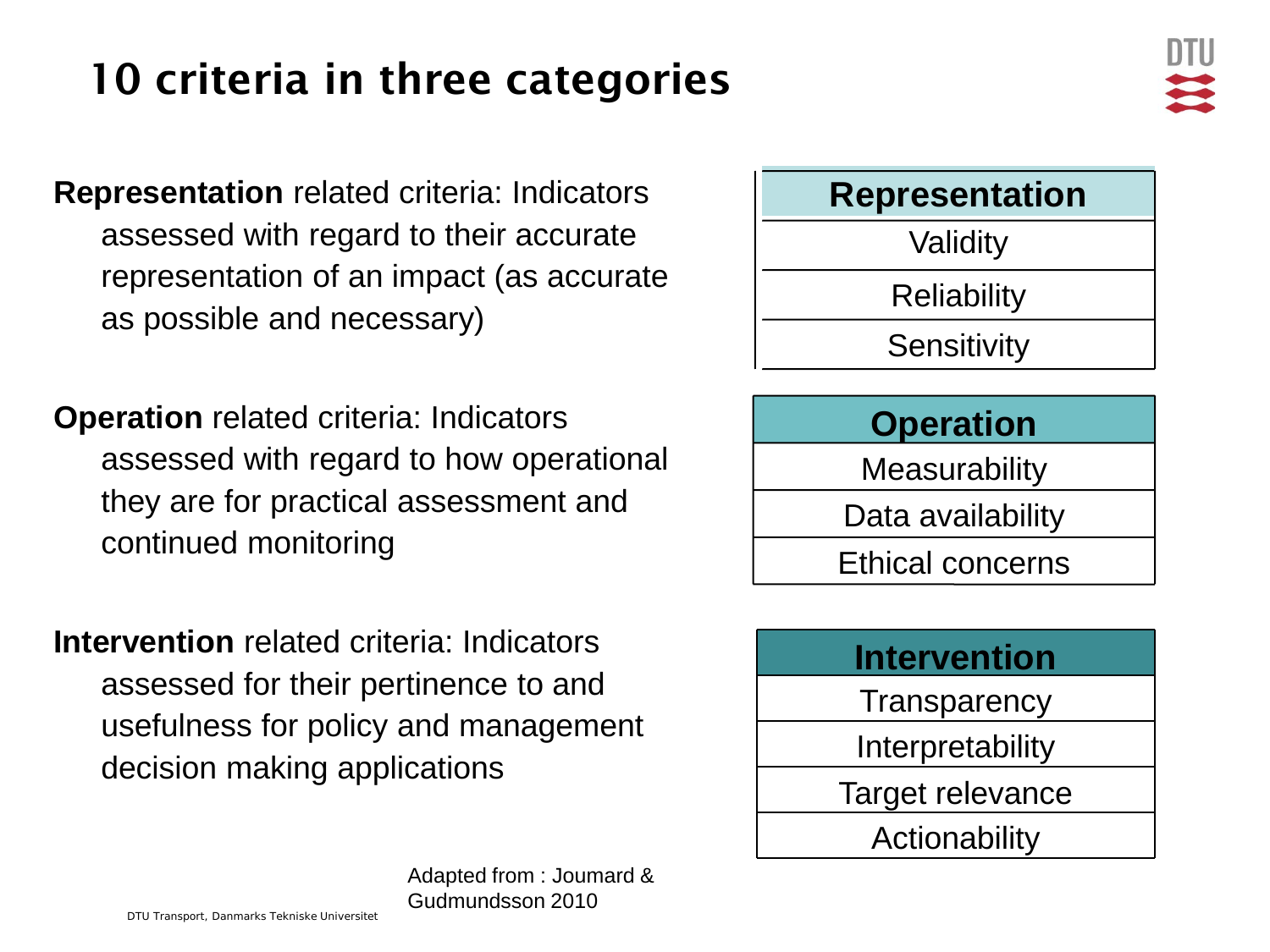#### **Representation related criteria**

| <b>Criterion</b>   | <b>Definition</b>                                                                                                                                              | <b>Example</b>                                                                                           |
|--------------------|----------------------------------------------------------------------------------------------------------------------------------------------------------------|----------------------------------------------------------------------------------------------------------|
| <b>Validity</b>    | A valid indicator must actually<br>measure the issue or factor it<br>is supposed to measure                                                                    | High: GWP for emission<br>impact on climate<br>Low: 'Potential Odor' for<br>annoyance (smell)            |
| <b>Reliability</b> | A reliable indicator must give<br>the same value if its<br>measurement is repeated in<br>the same way on the same<br>population and at almost the<br>same time | High: Modern thermometer for<br>air temprerature<br>Low: Air temperature for road<br>ice warning in cars |
| <b>Sensitivity</b> | A sensitive indicator must be<br>able to reveal important<br>changes in the factor of<br>interest                                                              | High: Quick steering<br>adjustments for driver fatigue<br>Low: VMT for 'sustainable<br>transport'        |
|                    |                                                                                                                                                                | High indicator example fulfilling criterion<br>Low Indicator example not fulfilling criterion            |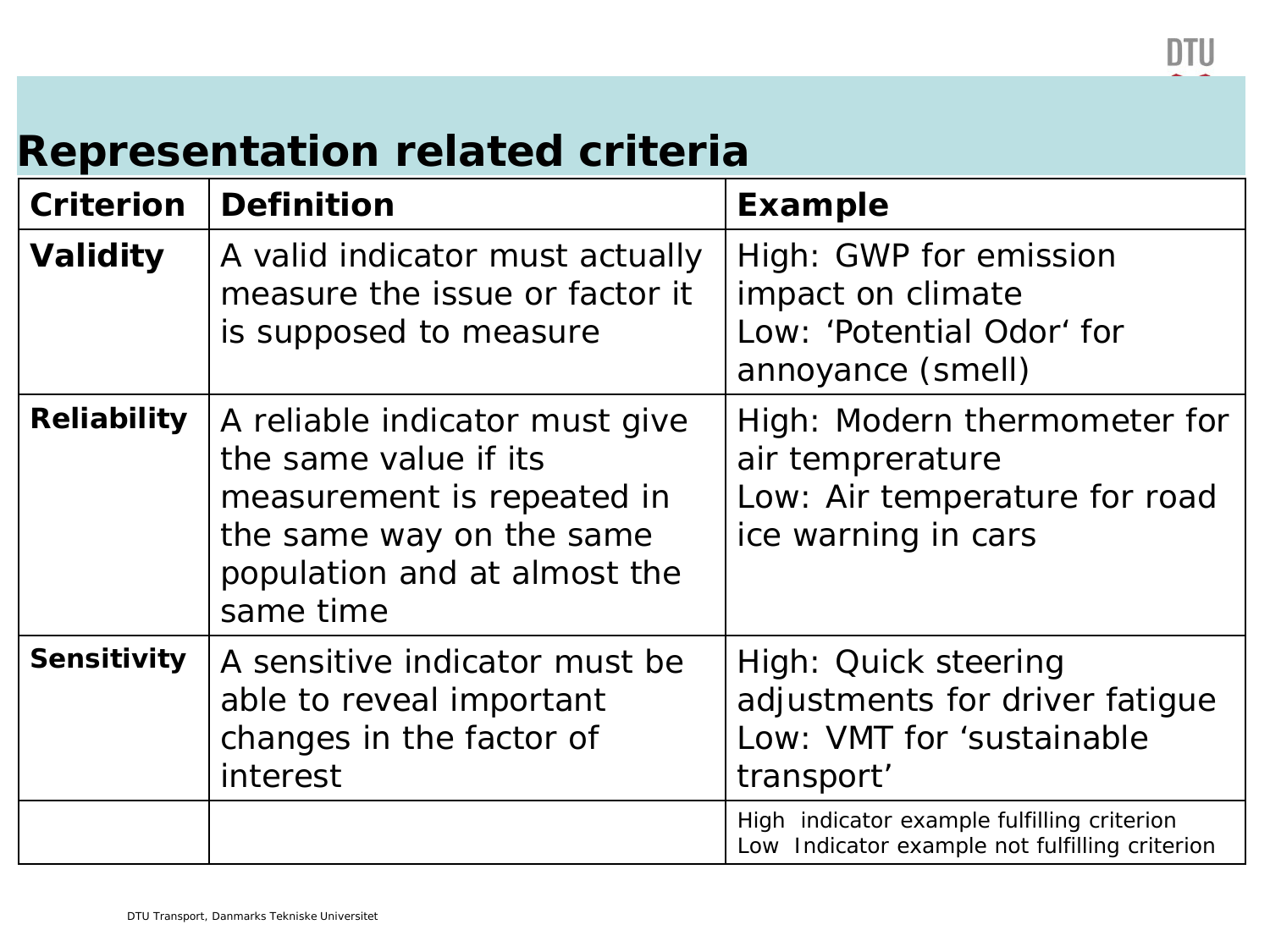## **Procedure for indicator selection**

- 0. (Define framework)
- 1. Determine user needs (purpose)
- 2. Develop a list of candidate indicators
- 3. Determine screening criteria
- 4. Score indicators against criteria (e.g. 1-5)
- 5. Summarize scoring results
- 6. Decide how many indicators are needed
- 7. Make final selection
- 8. Report on the suite of indicators

(as appelied in COST 356)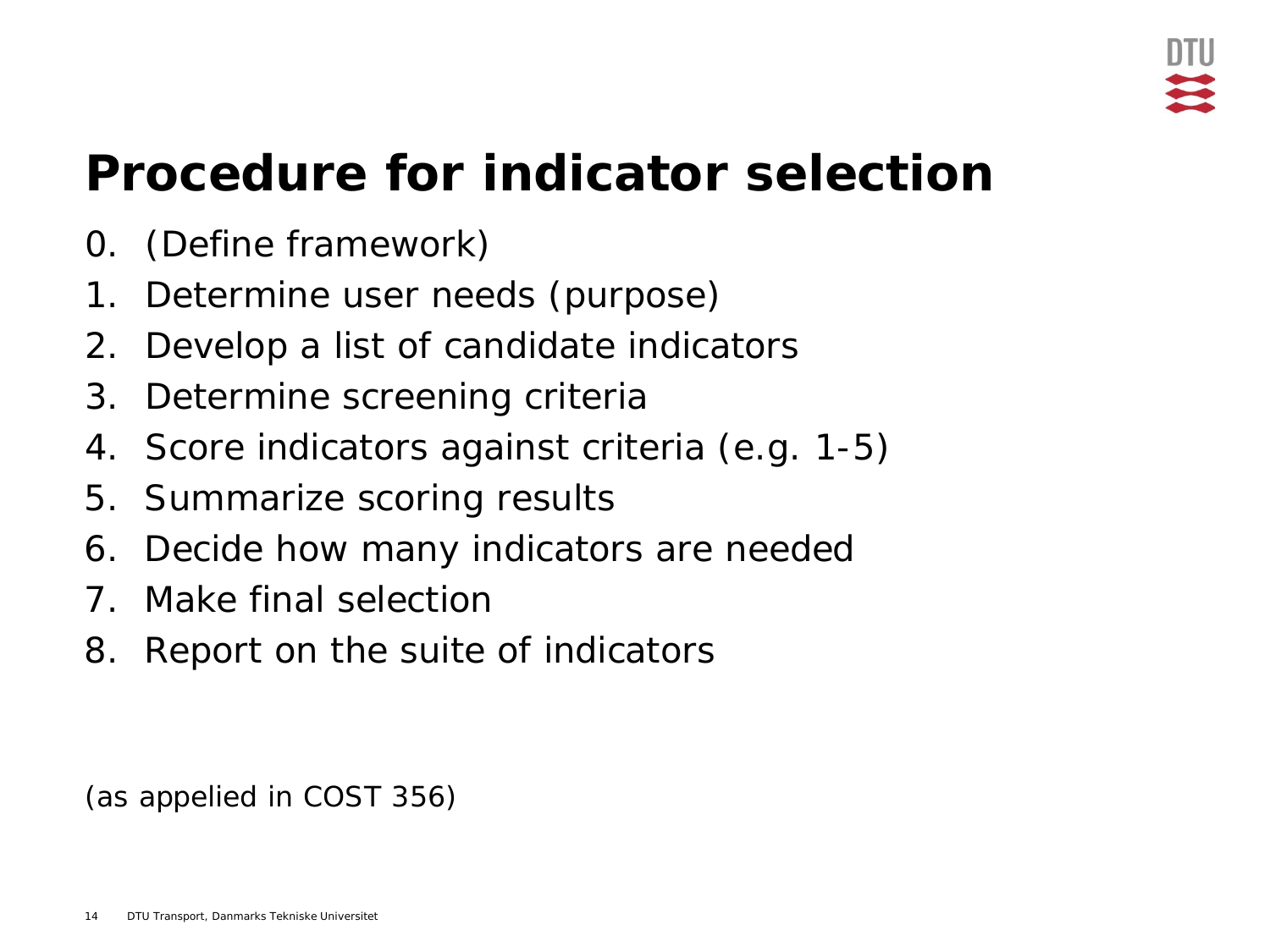## **Procedure for indicator selection**

- 0. (Define framework)
- 1. Determine user needs (purpose)
- 2. Develop a list of candidate indicators
- 3. Determine screening criteria
- 4. Score indicators against criteria (e.g. 1-5)
- 5. Summarize scoring results
- 6. Decide how many indicators are needed
- 7. Make final selection
- 8. Report on the suite of indicators

(as applied in COST 356, 2010)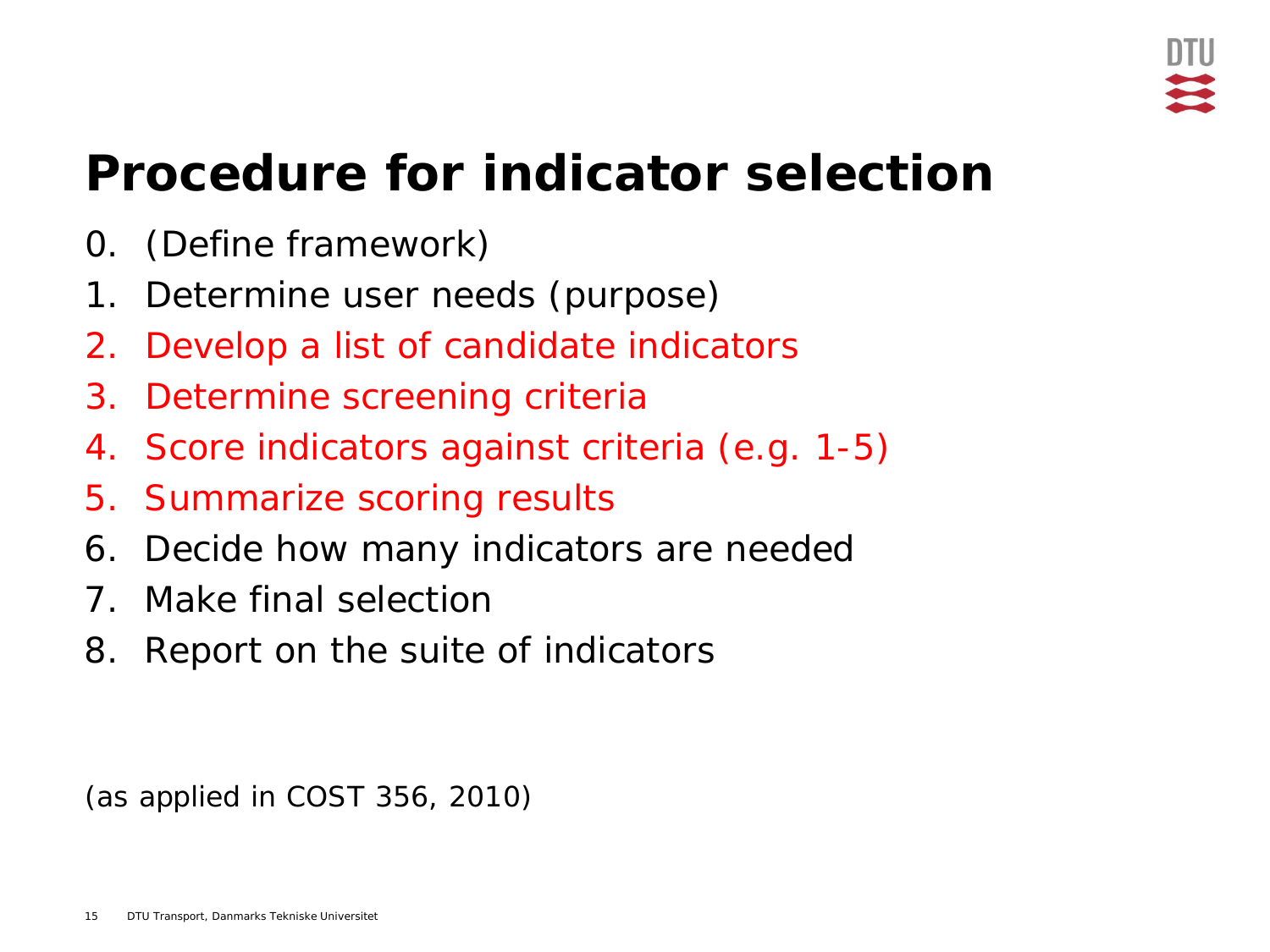

### **Example: fragmentation indicators (1)**

| <b>Number</b>                                                                                 | <b>Expression</b>                                                                                     | <b>Description</b>                                                                      |  |  |  |
|-----------------------------------------------------------------------------------------------|-------------------------------------------------------------------------------------------------------|-----------------------------------------------------------------------------------------|--|--|--|
| Number of patches, NP<br>(Turner et al., 1989)                                                |                                                                                                       | Number of patches caused by<br>fragmentation                                            |  |  |  |
| Mean patch size, MPS<br>(McGarigal et al., 2002)                                              | $MPS = \frac{S \ (largest patch)}{S_2} * 100 \ S_1 = \text{area of patch}$<br>$N =$ number of patches | Average area of a patch of a<br>particular class                                        |  |  |  |
| Largest patch index, LPI<br>(Saura and Martinez-<br>Millán, 2001)                             | $MPS = \frac{\sum s_i}{N}$<br>$S_t$ = total area of landscape                                         | Percentage of landscape area<br>occupied by the largest patch of a<br>class             |  |  |  |
| <b>Patch density, PD</b><br>(McGarigal and Marks<br>1995; Saura and<br>Martínez-Millán, 2001) | $PD = \frac{R}{S_+}$<br>$S_t$ = total area of landscape                                               | $N =$ number of patches Number of patches per unit area                                 |  |  |  |
| Average patch carrying<br>capacity, Kavg<br>(Vos et al., 2001)                                | $Kavg = \sum$ reproductive areas                                                                      | Average of the number of<br>reproductive areas of a species in<br>the landscape         |  |  |  |
| Core area (McGarigal and<br>Marks, 1995; Schumaker,<br>1996)                                  | $\textit{CORE} = \frac{\sum s_c}{\sum s_i}$<br>$S_c$ = area of core of patch $\vert$ core area        | Core area inside a patch and<br>$S_i$ = area of patch   percentage of the patch that is |  |  |  |

16 DTU Transport, Danmarks Tekniske Universitet **1988** (Source: Ortega Perez 2010)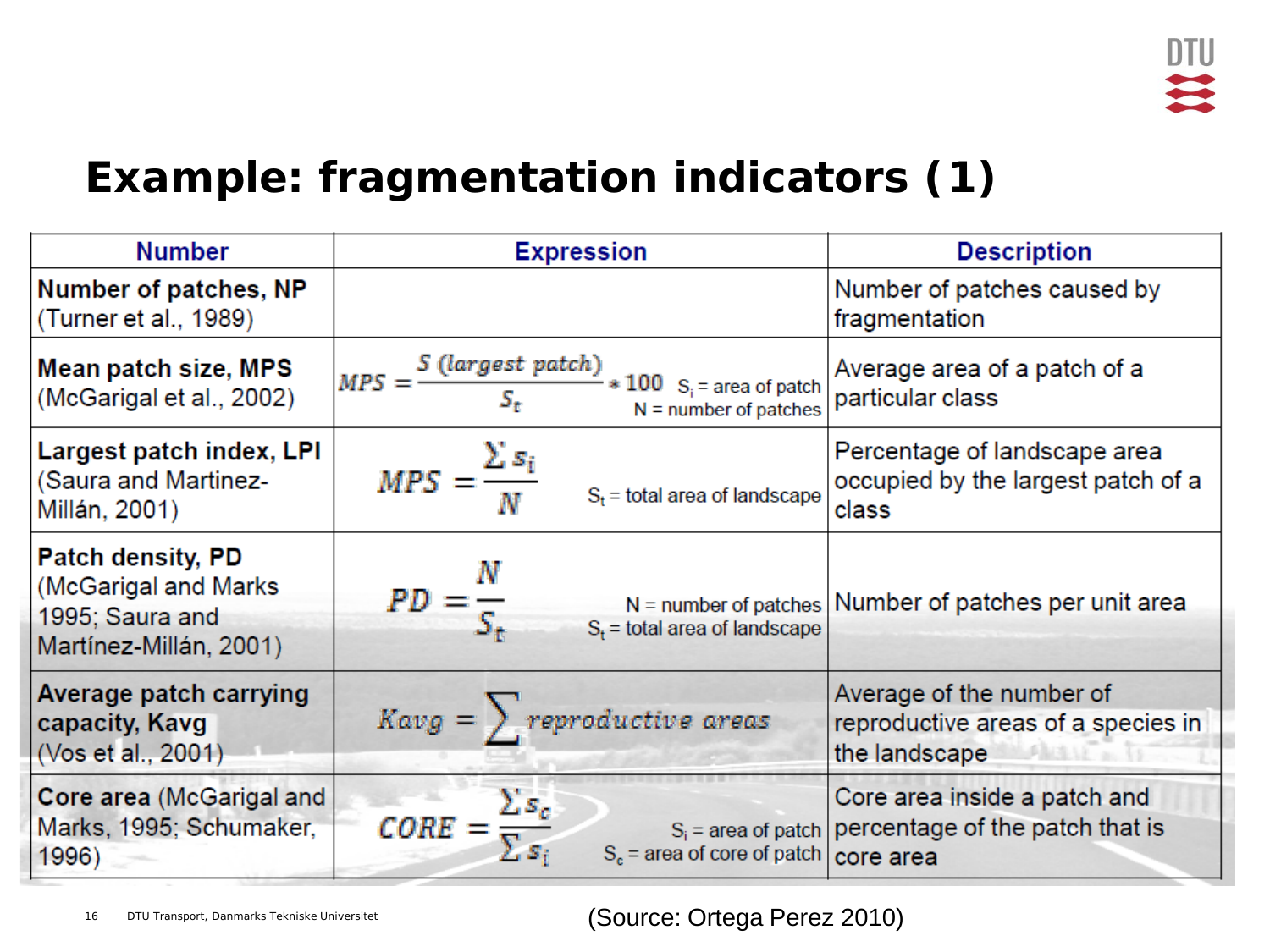## **Example: fragmentation indicators (2)**

| Indicator                                                                           | Validity | Reliability      | Sensitivity | Measurability | Availability<br>Data | Ethical concerns         | Transparency | Interpretability         | Target relevance | Actionability |
|-------------------------------------------------------------------------------------|----------|------------------|-------------|---------------|----------------------|--------------------------|--------------|--------------------------|------------------|---------------|
| Number of patches, NP<br>(Tumer et al., 1989)                                       |          | <b>XXXX XXXX</b> | <b>XXXX</b> |               |                      | XXXX XXXX XXXX XXXX XXXX |              |                          | x                | x             |
| Mean patch size, MPS (McGarigal<br>et al., 2002)                                    |          | <b>XXXX XXXX</b> | xxxx l      |               |                      |                          |              | XXXX XXXX XXXX XXXX XXXX | x                | x             |
| Largest patch index, LPI<br>(With and King, 1999; Saura &<br>Martínez-Millán, 2001) |          | XXX XXXX         | x           |               |                      |                          |              | XXXX XXXX XXXX XXXX XXXX | x                | x             |
| Patch density, PD<br>(McGarigal and Marks, 1995;<br>Saura & Martínez-Millán, 2001)  |          | <b>XXXX XXXX</b> | xxxx l      |               |                      |                          |              | XXXX XXXX XXXX XXXX XXXX | x                | x             |
| Average patch carrying capacity,<br>Kavg<br>(Vos et al., 2001)                      | x        | XXXX             | x           | x             | x                    | XXXX                     | XХ           | XХ                       | x                | x             |
| Core area<br>(McGarigal and Marks, 1995;<br>Schumaker, 1996)                        |          | XXX XXXX         | x           | x             | x                    | XXXX                     | XХ           | XXX                      | x                | x             |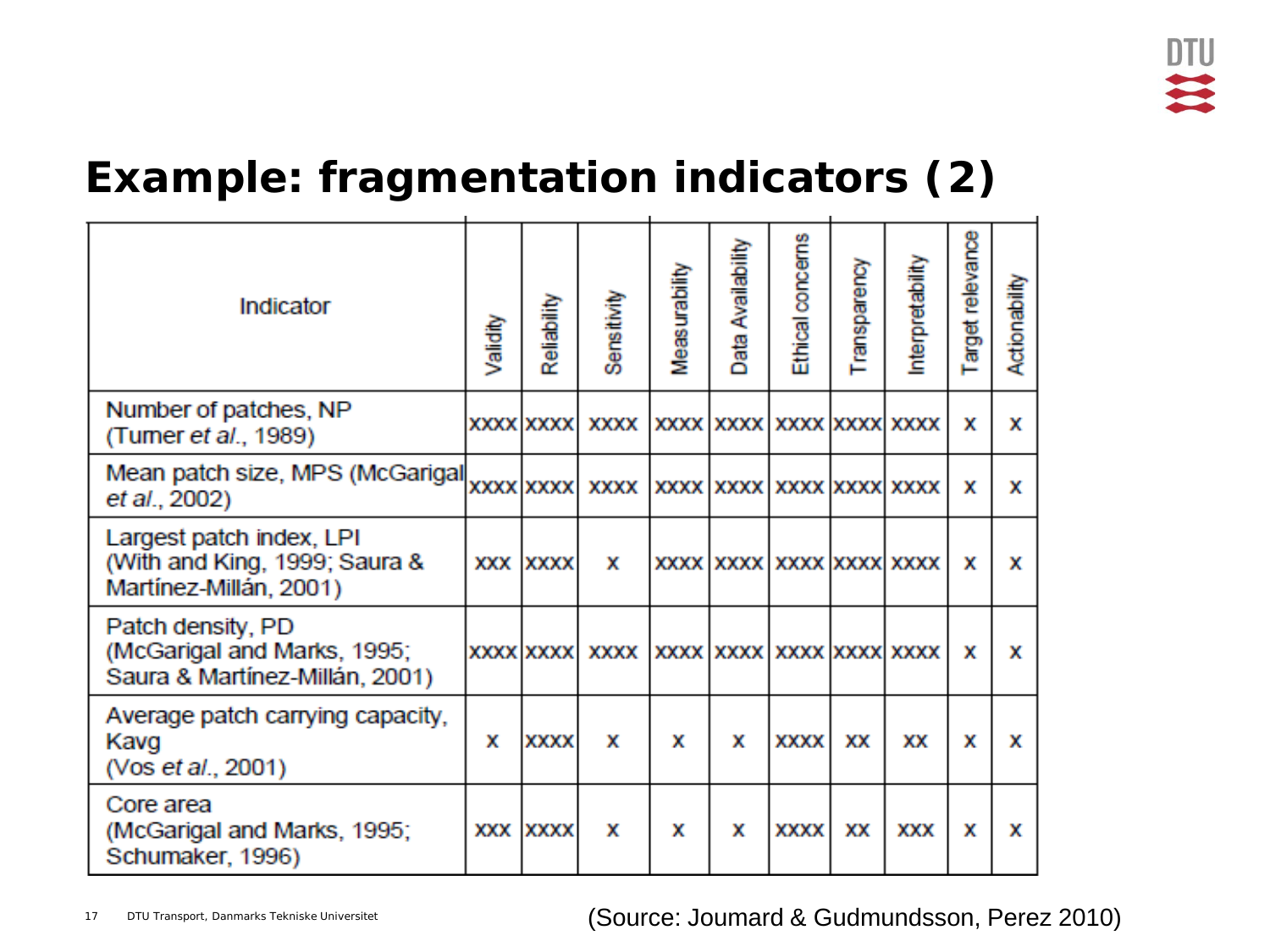## **Limitations of the COST 356 work:**

- Only environmental dimension was considered
- Only seven impacts were assessed
- Only 1-2 persons involved in each the assessment
- No consideration of overall framework
- No consideration of different context or different applications of indicators
- No consideration of criteria on indicator 'resonance' ('heartfelt', difficult…)
- All criteria considered equally important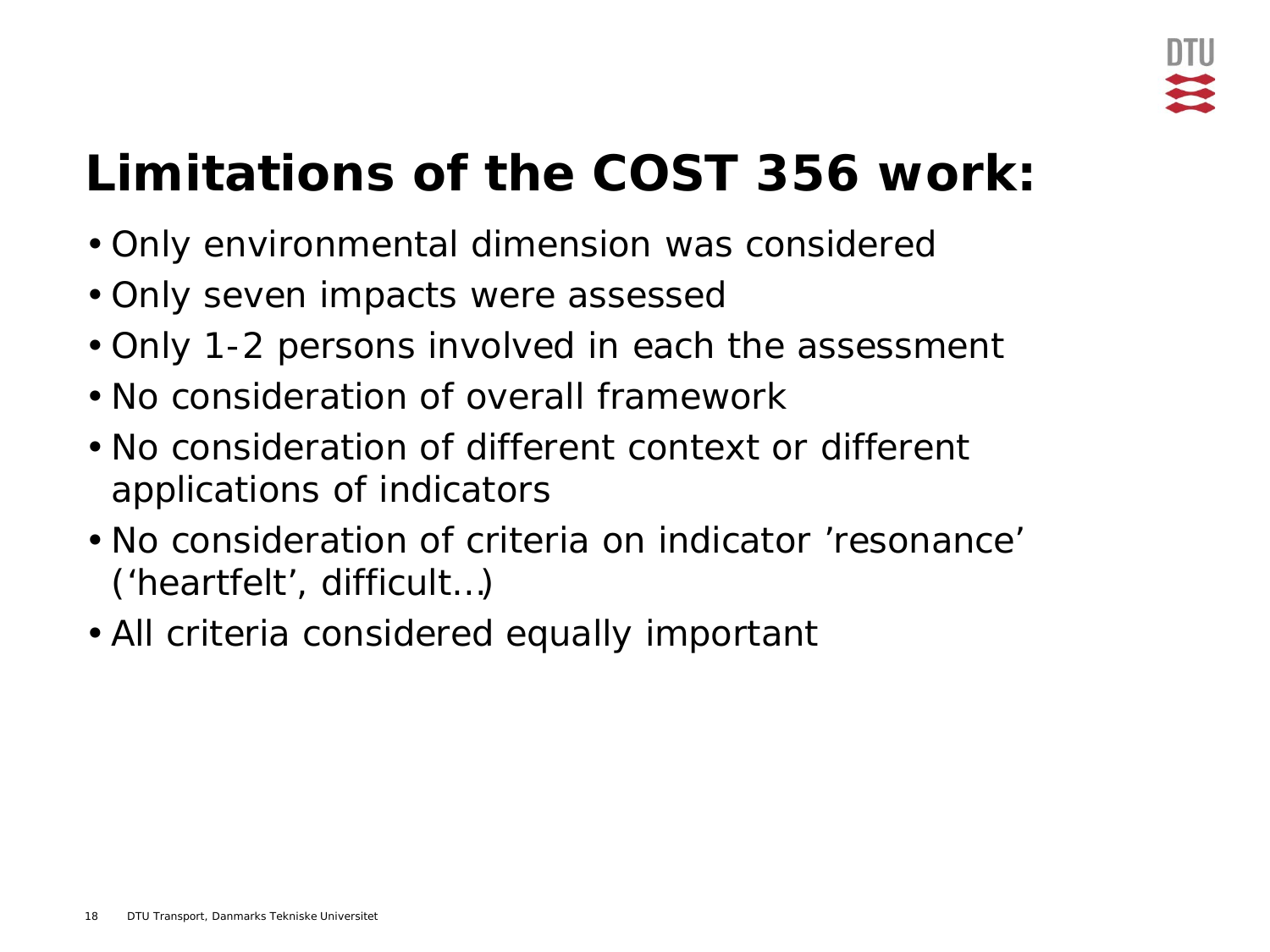### **Contextual factors affecting indicator use**

#### 1. decision-making tier

- strategic (policy)
- tactical (planning)
- project selection (programming)
- project design

#### 2. decis.-making cycle

- ex-ante assessment
- continuous monitoring
- ex-post evaluation (auditing)

#### 3. administrative level

- international / global
- national
- regional (network level)
- corridor
- neighbourhood
- site specific

#### 4. instruments

- fiscal incentives
- regulation
- technological innovation
- information programmes
- infrastructure
- land use planning

#### 5. transport mode

- walking
- cycling
- automobile
- public bus
- light rail or subway
- $\bullet$  train
- boat, ferry, etc.
- airplane, etc.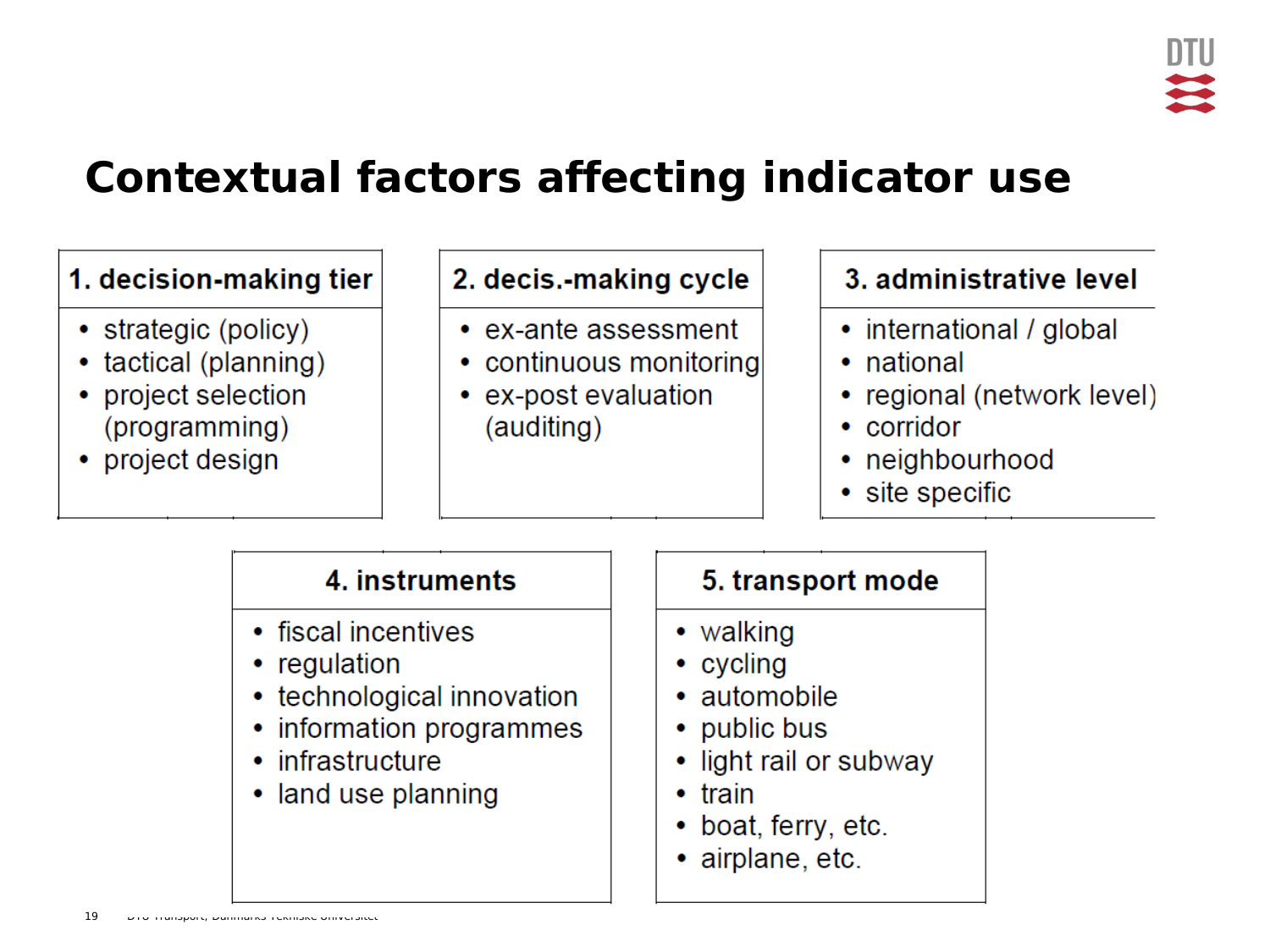### **Application dependence – Climate ex**

| <b>APPLICATION</b>       | <b>KEY CRITERA</b>                                | <b>INDICATORS</b>                                                              |
|--------------------------|---------------------------------------------------|--------------------------------------------------------------------------------|
| <b>Awareness raising</b> | Resonnance                                        | Retreating glaciers                                                            |
| Assesssing               | Validity, Sensitivity<br>Target relevance         | Distance to transportation<br><b>GHG emission target</b>                       |
| Diagnosing               | Validity, Sensitivity                             | Transportation fuel<br>consumption due to<br>increase in commuting<br>distance |
| Decision making          | Transparancy<br>Interpretability<br>Actionability | <b>Tons GHG emission</b><br>reduction per invested<br>amount                   |
| Accounting               | Reliability, Target<br>relevance                  | % of Planned GHG<br>reduction measures<br>implemented                          |
| Learning                 | All of the above                                  | Share of staff with agency<br>programs with a climate<br>change component      |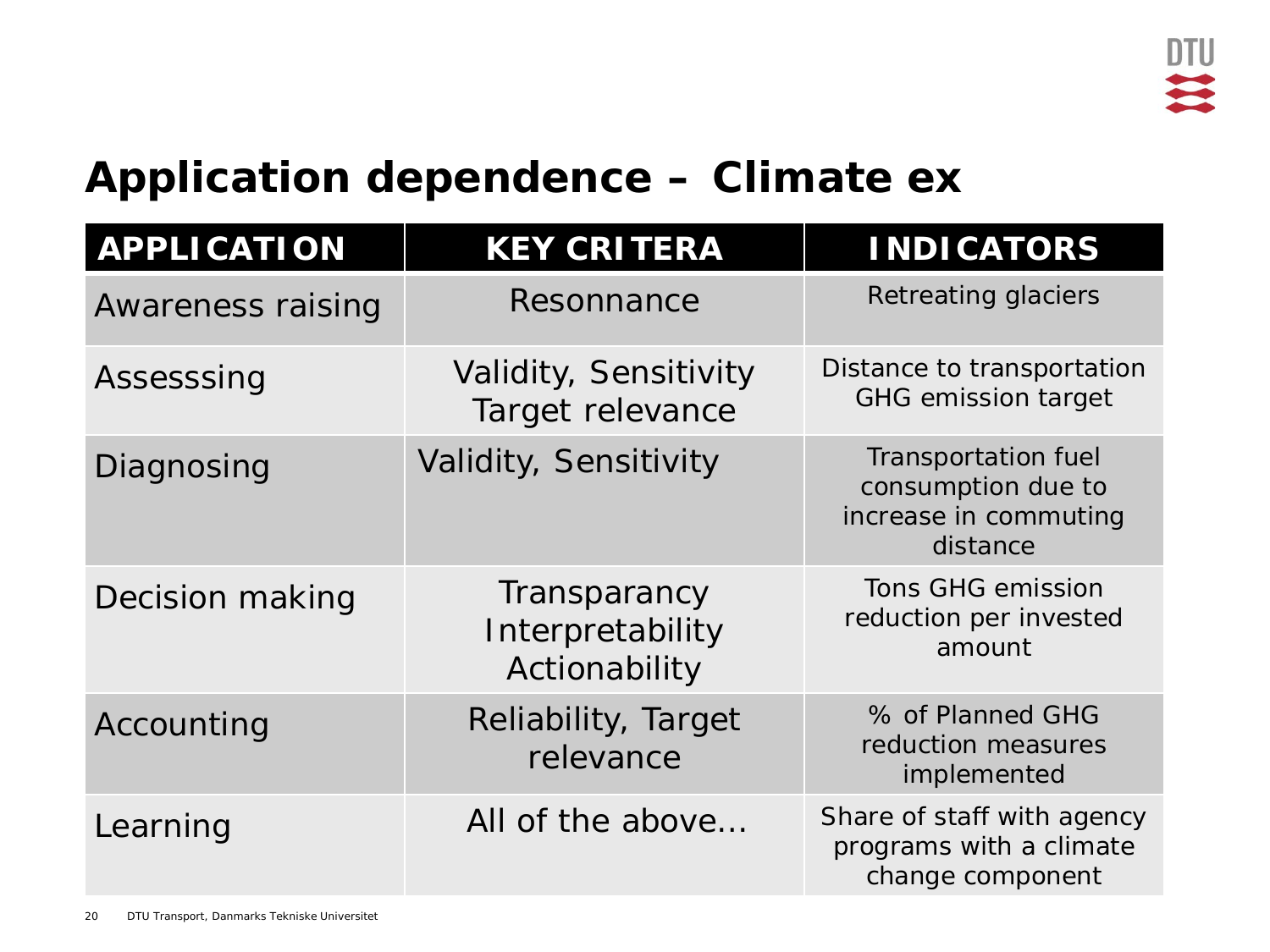